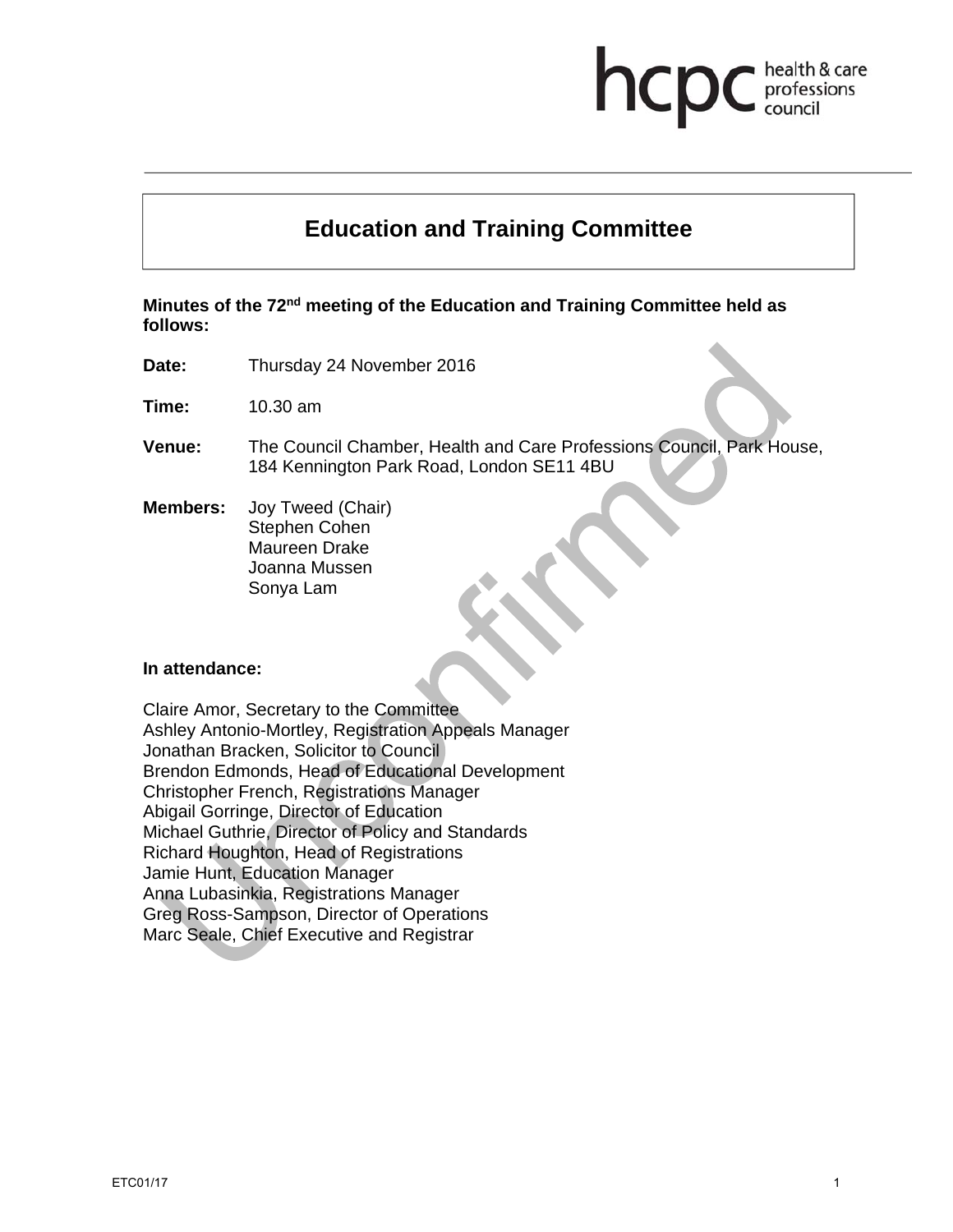# Public Agenda

## **Item 1 - Chair's welcome and introduction**

1.1 The Chair welcomed the Committee and those in the public gallery to the meeting.

#### **Item 2 - Apologies for absence**

2.1 Stephen Wordsworth gave his apologies.

#### **Item 3 - Approval of agenda**

3.1 The Committee approved the agenda.

#### **Item 4 - Declaration of members' interests**

4.1 Members had no interests to declare in connection with the items on the agenda.

## **Item 5 – Minutes of the meeting of 8 September 2016 (ETC 40/16)**

- 5.1 The Committee considered the minutes of the last meeting of the Education and Training Committee.
- 5.2 The minutes were accepted as a correct record to be signed by the Chair, subject to the inclusion of Maureen Drake in the attendance list.

Items for discussion/approval

## **Item 6 – Regulation rethought (ETC 41/16)**

- 6.1 The Committee received a paper from the Executive.
- 6.2 The Committee noted that, In September 2016, the PSA published 'Regulation rethought'. This is a follow up to their thought paper 'Rethinking regulation' and sets out proposals for the reform of regulation.
- 6.3 The Committee noted that the PSA concludes that:
	- current arrangements duplicate the role of other regulators in education leading to unnecessary burden and expense;
	- regulator focus should be on ensuring that learning outcomes for registration are achieved, with broader questions of course management left to others; and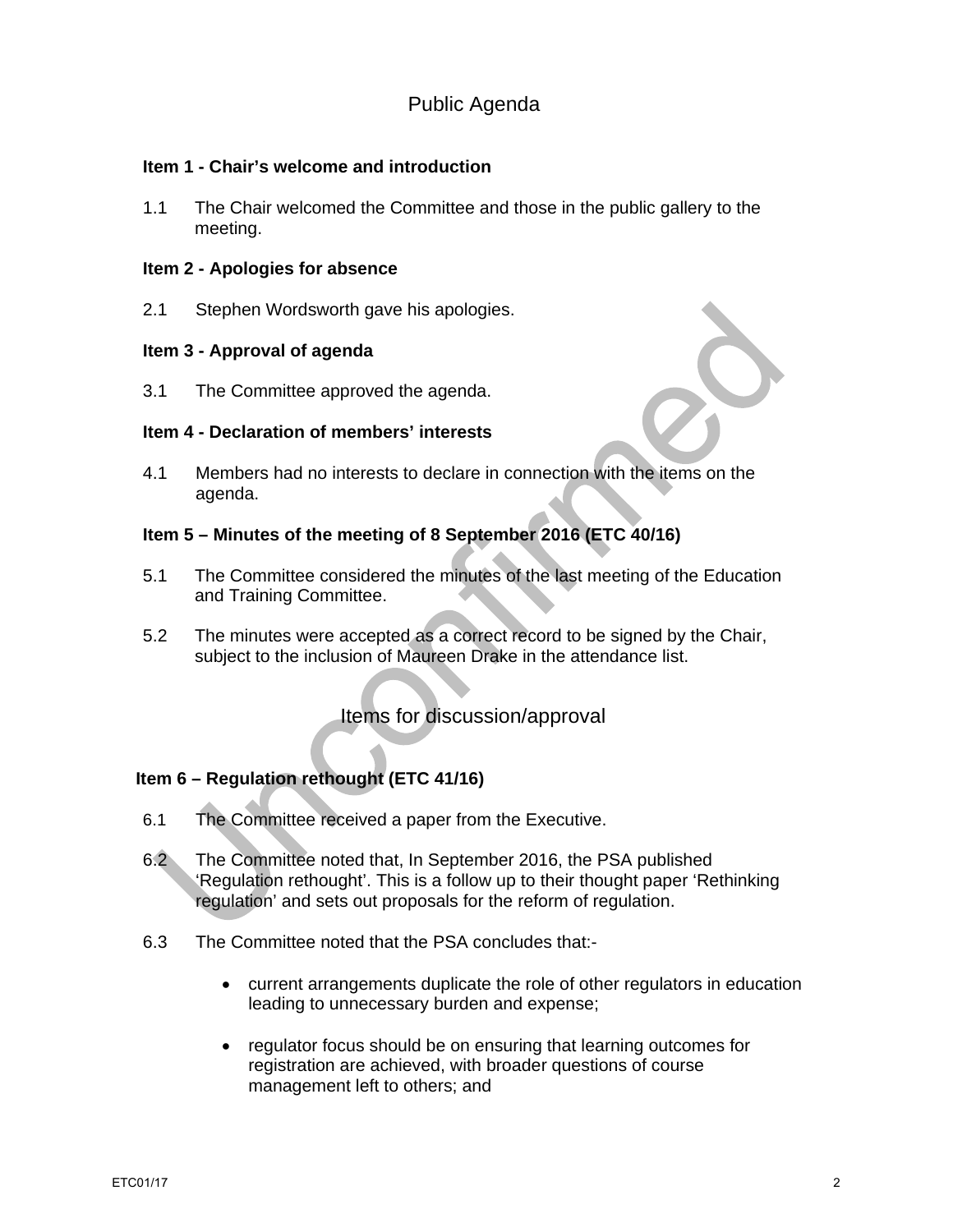- a review is required to ensure that regulators have a clear focus, intelligence is shared and there is no duplication of effort.
- 6.4 During discussion the following points were made:-
	- the Policy and standards Department workplan for 2016-17 includes proposals for market research of education providers experience of the HCPC's approvals and monitoring processes. This would include concepts of regulatory burden. It is expected that a brief for the research will be presented to the Committee at its meeting in March or June 2017;
	- the Committee were not clear on the evidence base used by the PSA to support its recommendations;
	- the Healthcare sector is subject to extensive regulation due to the very clear public protection risks involved. It is therefore not to be unexpected that healthcare education be similarly regulated, but any duplication should be addressed;
	- education provider concerns about burden are often in relation to the burden of the audit process rather than the requirements being too prescriptive. It is not clear which aspect the PSA have focused on. Criticism of the HCPC's standards in relation to Social Worker education for example has been that the standards are not prescriptive enough;
	- experience from the Education and Training Panel of the conditions applied by approval visits suggest that this process is important for maintain quality. The Committee expressed concern about these issues falling through the net if responsibility was split between a number of bodies; and
	- the Council of Deans for Health were supportive of the HCPC's role in light of the changing landscape of education provision.
- 6.5 The Committee agreed that the PSA's report suggested that the regulators should not be maintaining Standards of Education and Training (SETs) but focusing only on the Standards of Proficiency (SoPs) being met by a programme graduate. The Committee discussed the interaction of the SETs and SoPs and agreed that they are integral and that it was not possible to be assured of learning outcomes without being assured of the quality of a programme.
- 6.6 The Committee discussed the importance of fitness to practise considerations beyond profession specific knowledge. Placements are integral to the fitness to practise of a new graduate and their ability to meet the SoPs and therefore it was important that the HCPC should be able to satisfy itself of the quality of placement arrangements.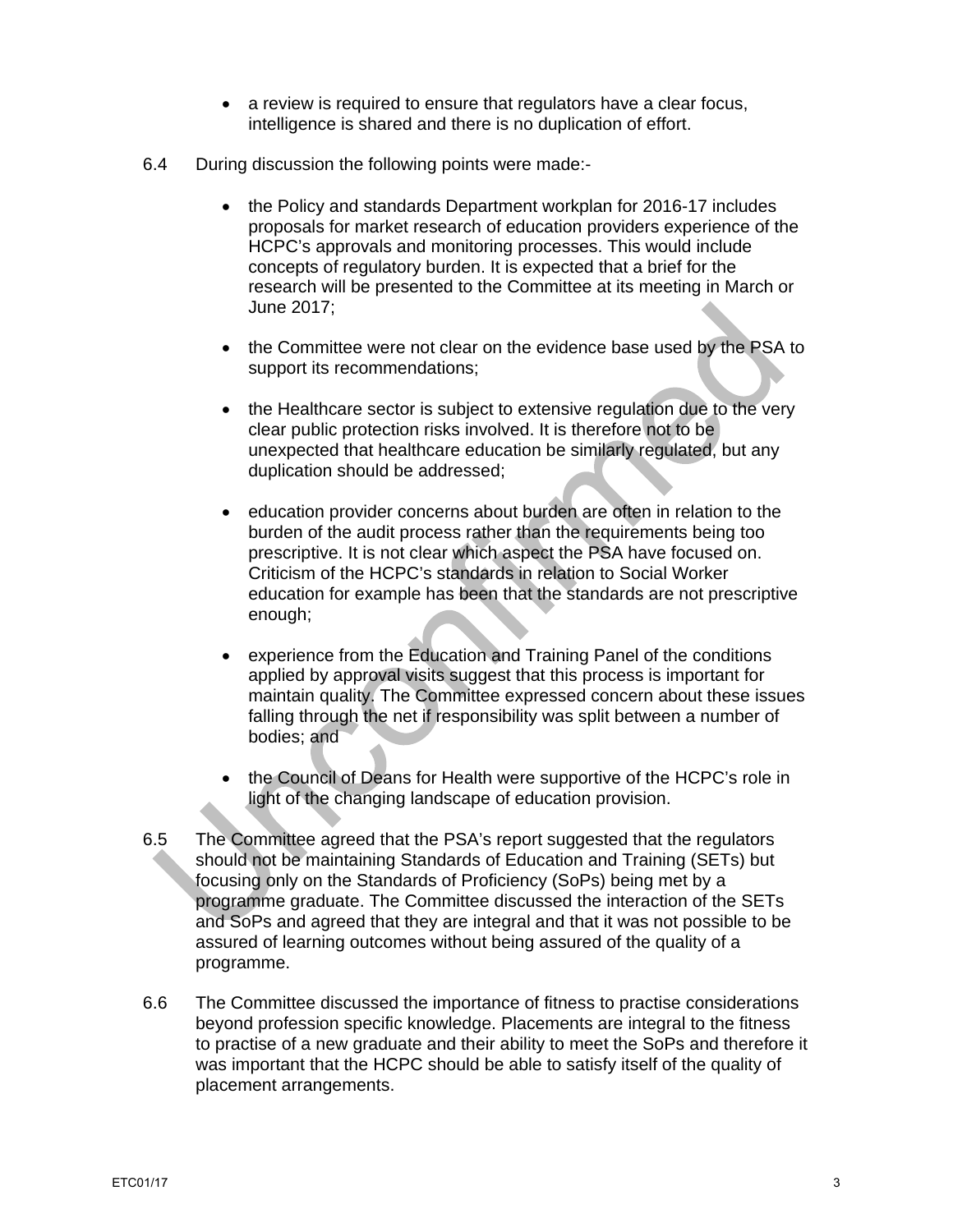- 6.7 The Committee discussed the possibility of a single set of standards for education and training to apply to all regulators. The Committee agreed that there was much commonality and that it was possible.
- 6.8 The Committee discussed the different approaches to education programme approval by the health professions regulators. It was noted that many models exist, mainly driven by individual circumstance, for example the low number of medical schools enables the GMC to have more in depth engagement. The predecessor to the PSA, the CHRE, produced a report in 2009 that did some comparison work but this was limited. The HCPC reviewed the other regulators' standards during the recent SETs PLG.
- 6.9 The Committee discussed the education aspects of the annual performance review by the PSA. It was noted that the PSA do not focus on education and ask for little in the way of submissions in this area, the majority of the PSA's standards relate to fitness to practise.
- 6.10 The Committee discussed the low number of concerns received by the Committee about approved programmes. The Committee noted that more queries are received than complaints and that this data is flagged in subsequent programme visits. The HCPC encourages local resolution where possible and has specific criteria of the complaints it can consider.
- 6.11 The Committee noted the report.

# **Item 7 – International professional equivalence (ETC 42/16)**

- 7.1 The Committee received a paper from the Executive.
- 7.2 The Committee noted that the HCPC currently registers approximately 2800 applicants each year who have qualified outside of the UK. The number of international registrations is growing every year. The paper proposes a new approach to scrutinising international applications.
- 7.3 The Committee noted the following points:
	- currently all applications are scrutinised on an individual basis, based on the information provided by the applicant;
	- it is proposed that a list of comparable qualifications is introduced alongside the current individual assessment of international applications;
	- programmes assessed as comparable will be presented to the Education and Training Committee for approval. The Education and Training Committee will have the power to remove a qualification from the list;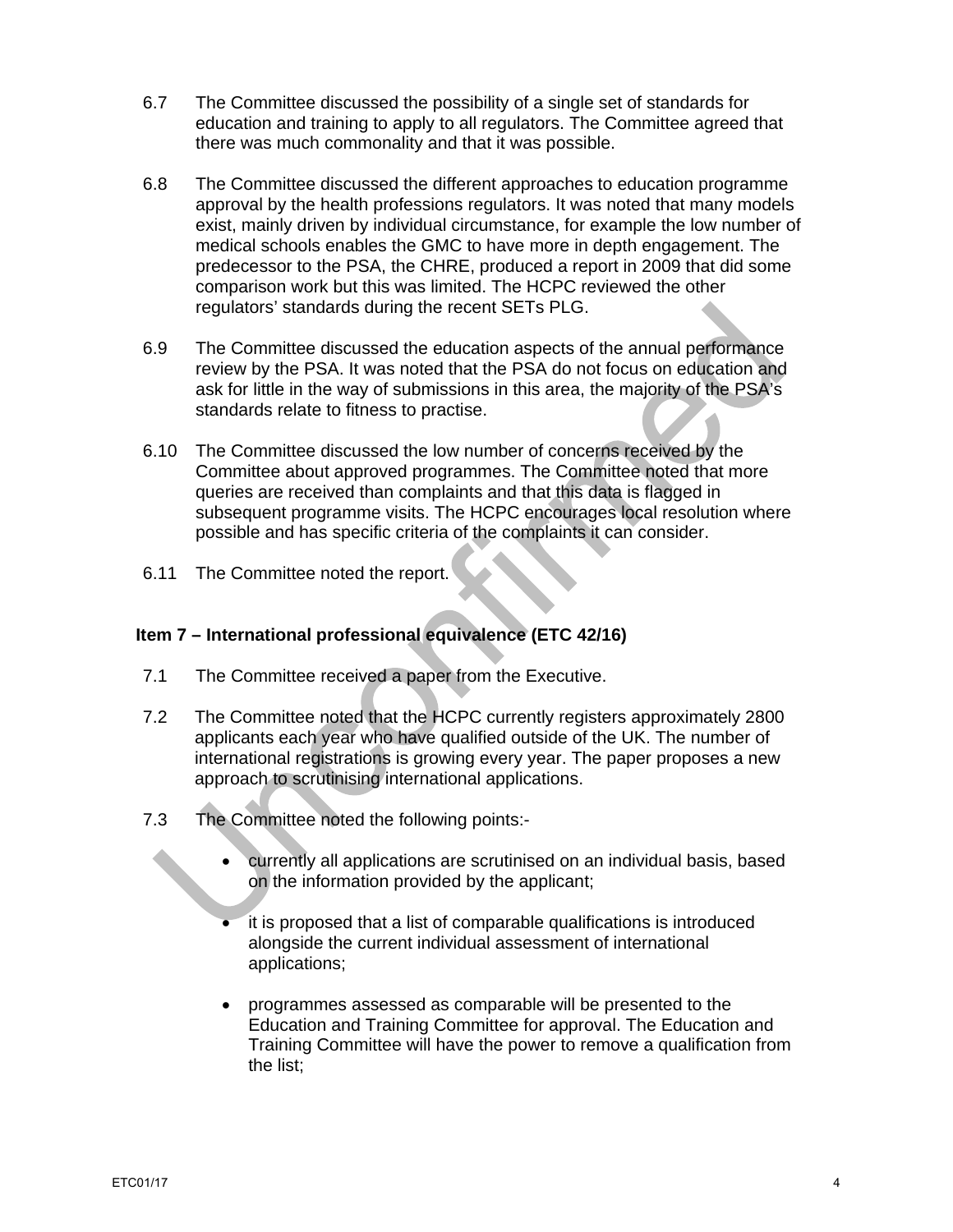- a number of monitoring methods will be put in place as detailed in the paper; and
- it is hoped that the new approach will improve the experience of applicant, being quicker and simpler and more in line with the UKapproved programme application route. In addition it will result in efficiency savings for the HCPC and enhance consistency when scrutinising applicants from one course.
- 7.4 The Committee noted that as part of the research to support the new approach, data on all physiotherapy applications which were received between 2010-2015 from applicants who qualified in Australia, Greece and Ireland was gathered and analysed. This analysis then provided background to assessment carried out on the HCPC's behalf by an independent expert.
- 7.5 The Committee discussed the risk of the new approach. It was agreed that the level of risk was not greater than the current process. Individual courses will be risk assessed. Monitoring will be ongoing so that a course can be removed from the list if concerns arise. The Committee will have the power to remove a course from the list at any time. All non-academic information will continue to be individually assessed.
- 7.6 The Committee discussed engagement with professional bodies, agreeing that their support was desirable. It was noted that if the Committee agrees to the proposed new approach information on the process will be shared with the professional bodies.
- 7.7 The Committee discussed possible employer concerns with the new approach. It was noted that employers are more likely to benefit from the new approach as it will reduce processing times for applicants who may be waiting to fill a vacancy. The Committee suggested that data on workforce shortages could be used to prioritise which courses should be assessed first.
- 7.8 The Committee discussed the issue of currency, noting that a method for the removal of a course form the list should be added, if no successful applications are received within a set time, it was agreed that courses should not be on the list indefinitely.
- 7.9 In response to a question it was noted that the definition of professions varies internationally. The process of equivalence will be based on course outcomes rather than the title of the profession.
- 7.10 The Committee agreed with the independent expert's view that the mapping process would be strengthened by using a second reviewer. The Executive agreed to arrange this second review before the list was presented to the Committee in Spring 2017.
- 7.11 The Committee thanked the Registrations team for the thorough approach they had taken in producing a very convincing case for change.
- 7.12 The Committee agreed:-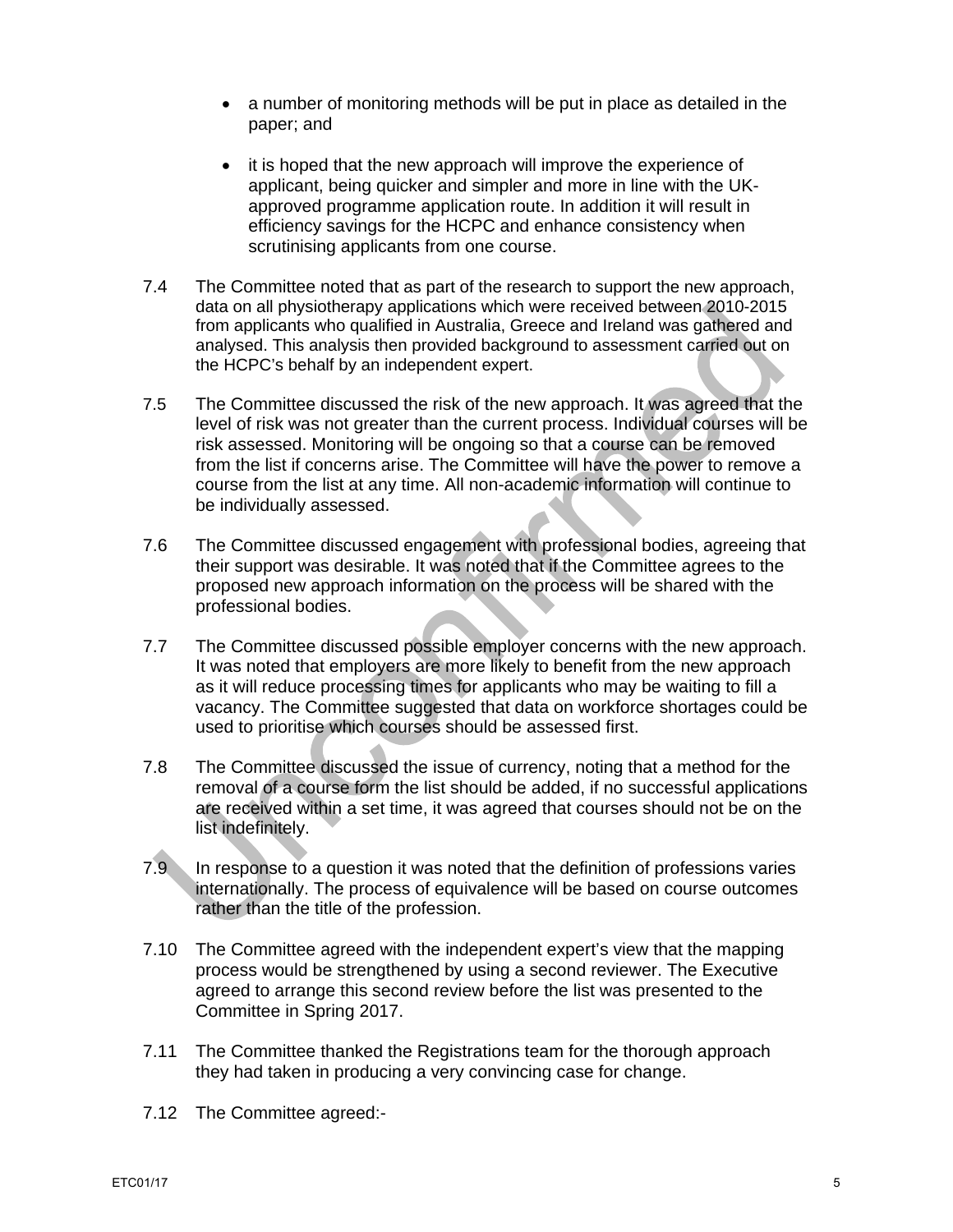- the alternative approach outlined in the attached paper;
- that the model should be further explored with research continuing:
- the template list of comparable qualifications; and
- to allow the Executive to create a list of comparable qualifications in relation to the Australian, Greek and Irish qualifications in physiotherapy, for the Committees consideration at its next meeting in March 2017.

# **Item 8 – Professional referee requirement – European mutual recognition and international applications (ETC 43/16)**

- 8.1 The Committee received a paper from the Executive.
- 8.2 The Committee noted that application forms for registration for the UK approved, European Mutual Recognition (EMR) and international routes to registration have been updated and applicants will now have the ability to complete these forms electronically
- 8.3 The Committee noted that as part of this redesign, it is proposed that the optional requirement for a professional reference for EMR and international applicants be removed.
- 8.4 The Committee noted the following points
	- references are often form a personal recommendation that the individual should be accepted to the Register, rather than an objective overview of the applicant's professional experience;
	- applications that are sent without a professional reference are currently returned as incomplete. This adds a significant amount of time and cost to the processing of an application;
	- EMR and international applicants will be encouraged to submit the reference, however it will no longer be mandatory; and
	- removing the professional reference will bring the EMR and international applications forms in line with the UK approved programme route applications.
- 8.5 The Committee agreed the removal of the processional reference from the EMT and international application forms.

## **Item 9 – Overview of Registration Appeals process (ETC 44/16)**

9.1 The Committee received a paper from the Executive.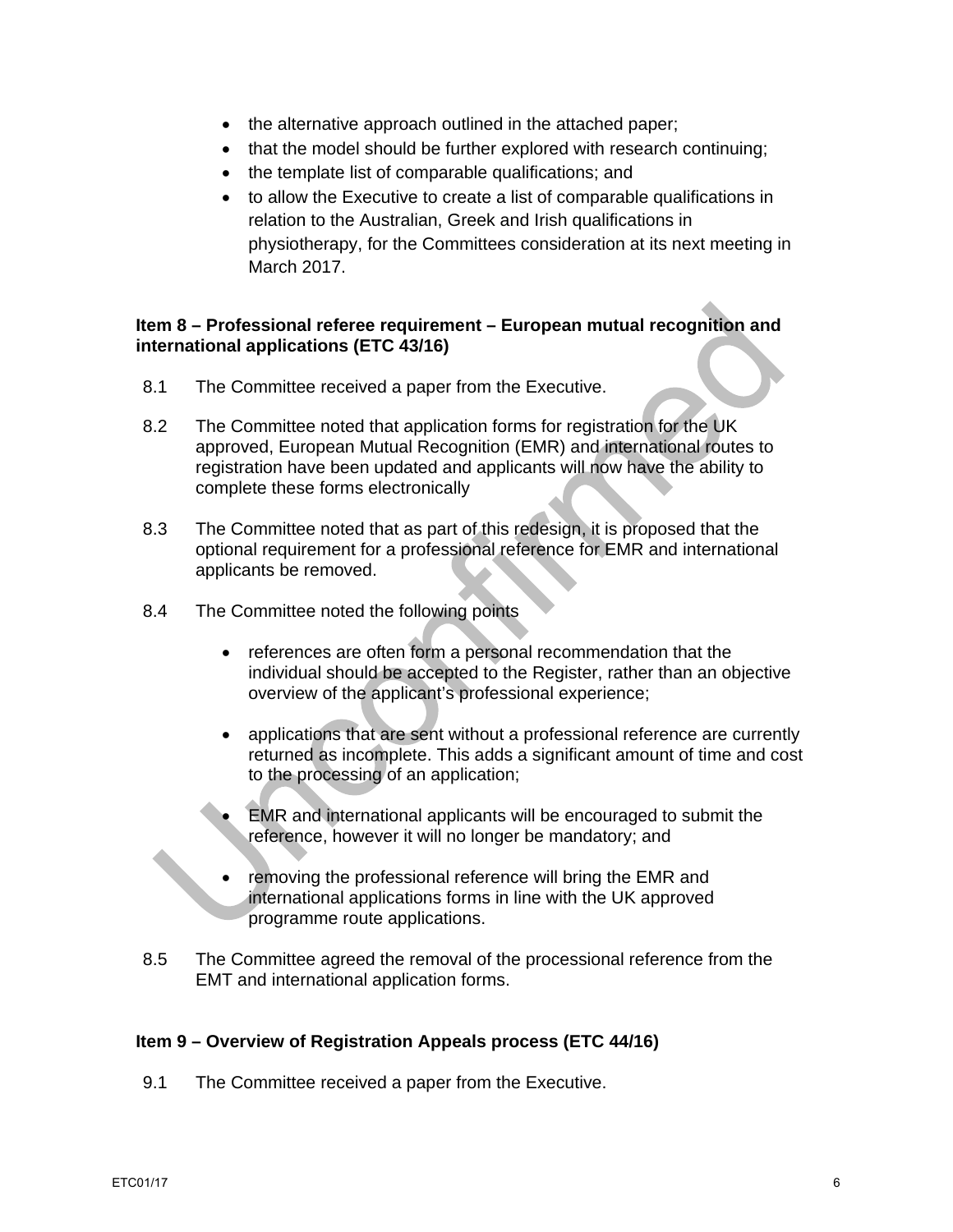- 9.2 The Committee noted that the paper provides an overview of the registration appeals process including the role of the Education and Training Committee (ETC). The paper was requested at the recent Council strategy away day.
- 9.3 The Committee noted that information on registration appeals is included in the operational management report which is submitted to each Council meeting.
- 9.4 The Committee noted the paper.

#### **Item 10 – Education and Training Committee's scheme of delegation in relation to Operations Department (Registration) (ETC 45/16)**

- 10.1 The Committee received a paper from the Executive.
- 10.1 The Committee noted that the paper provides an overview of the responsibilities of the Education and Training Committee and the powers delegated to the Executive. The paper was requested at the recent Council strategy away day.
- 10.2 The Committee noted the paper.

#### **Item 11 – Any other business**

11.1 The Committee noted that Joy Tweed would be stepping down from Council in December. The Committee expressed its thanks to Joy for her service and professionalism as the Chair of the Education and Training Committee.

## **Item 12 – Date and time of next meeting**

12.1 Thursday 2 March 2017 10.30am at Park House, SE11 4BU

## **Resolution**

The Council adopted the following:

 'The Council hereby resolves that the remainder of the meeting shall be held in private, because the matters being discussed relate to the following;

- (a) information relating to a registrant, former registrant or application for registration;
- (b) information relating to an employee or office holder, former employee or applicant for any post or office;
- (c) the terms of, or expenditure under, a tender or contract for the purchase or supply of goods or services or the acquisition or disposal of property;
- (d) negotiations or consultation concerning labour relations between the Council and its employees;
- (e) any issue relating to legal proceedings which are being contemplated or instituted by or against the Council;